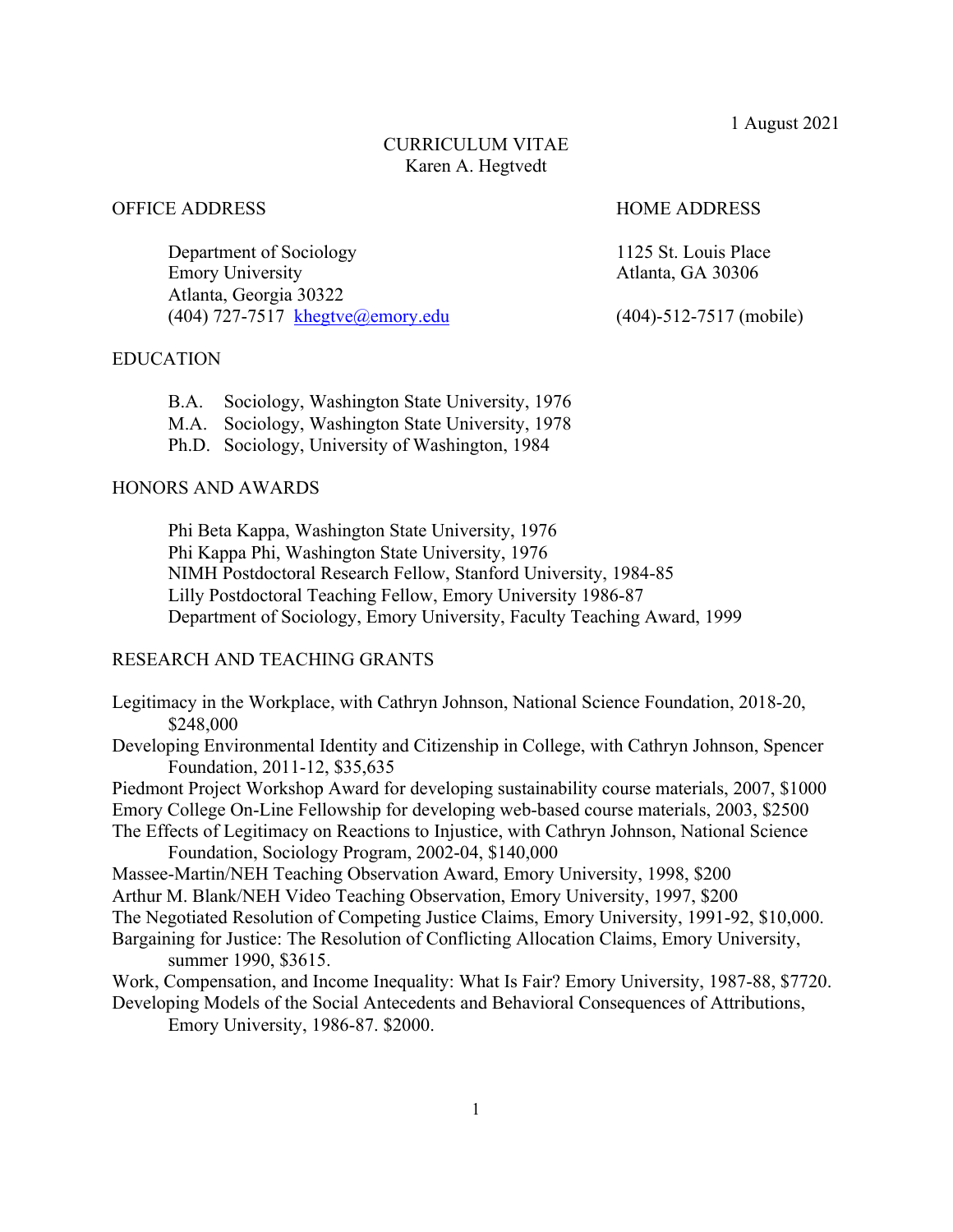### PROFESSIONAL EMPLOYMENT

| current | Professor of Sociology, (Department Chair (2009-15), Emory University          |
|---------|--------------------------------------------------------------------------------|
|         | (Associate Professor 1991-2005, Assistant Professor 1985-91)                   |
| 1984-85 | Research Fellow and Lecturer, Sociology, Stanford University                   |
| 1978-82 | Teaching Associate and Research Assistant, Sociology, University of Washington |
| 1979-82 | Research Assistant Health Services, University of Washington                   |
| 1978    | Project Manager, Evaluation of Cooperative Planning in Head Start, Seattle     |
| 1977-78 | Research Assistant, Washington State University                                |

#### BOOKS

- Hegtvedt, Karen A. and Cathryn Johnson. 2018. *Social Psychology: Individuals, Interaction, and Inequality.* Newbury Park, CA: Sage.
- Hegtvedt, Karen A. and Jody Clay-Warner (Eds.). 2008. *Advances in Group Processes: Justice*. Oxford: Emerald.
- PUBLICATIONS: ARTICLES and CHAPTERS
- Hegtvedt, Karen A., Cathryn Johnson, Ryan Gibson, Kate Hawks, and Jennifer L. Hayward. Forthcoming. "Power and Procedure: Gaining Legitimacy in the Workplace." *Social Forces*
- Parris, Christie L., Karen A. Hegtvedt, and Cathryn Johnson. 2021. "Assessments of Environmental Justice Among Black Americans." *Social Currents* 8:45-63. (Online reference August 20, 2020, https://doi.org/10.1177/232949650950808)
- Scheuerman, Heather L., Talia N. Gilbert, Shelly Keith, and Karen A. Hegtvedt. 2021. "Discerning Justice: Clarifying the Role of Procedural and Interactional Justice in Restorative Conferencing." *Contemporary Justice Review* 24:4-23. (Online reference April 26, 2020 https://doi.org/10.1080/10282580.2020.1755843)
- Hegtvedt, Karen A., Christie L. Parris, and Cathryn Johnson. 2019. "Framing and Feeling Fuel Environmentally Responsible Behaviors of Black Residents in the United States." *Sociological Perspectives* 62(5): 603-26. (Online reference June 21, 2019: https://doi.org/10.1177/0731121419852946)
- Nelson, Jennifer L., Karen A. Hegtvedt, Regine Haardörfer, and Jenifer L. Hayward. 2019. "Unpacking Teacher to Teacher Trust: The Roles of Organizational Justice and Teacher Dynamics." *Work and Occupations* 46(3):307-38. (Online reference March 14, 2019: https://doi.org/10.1177/0730888419835261)
- Hegtvedt, Karen A. 2018. "Justice Frameworks." Pp. 54-80 in *Contemporary Social Psychological Theories* (2nd edition), edited by Peter J. Burke. Stanford, CA: Stanford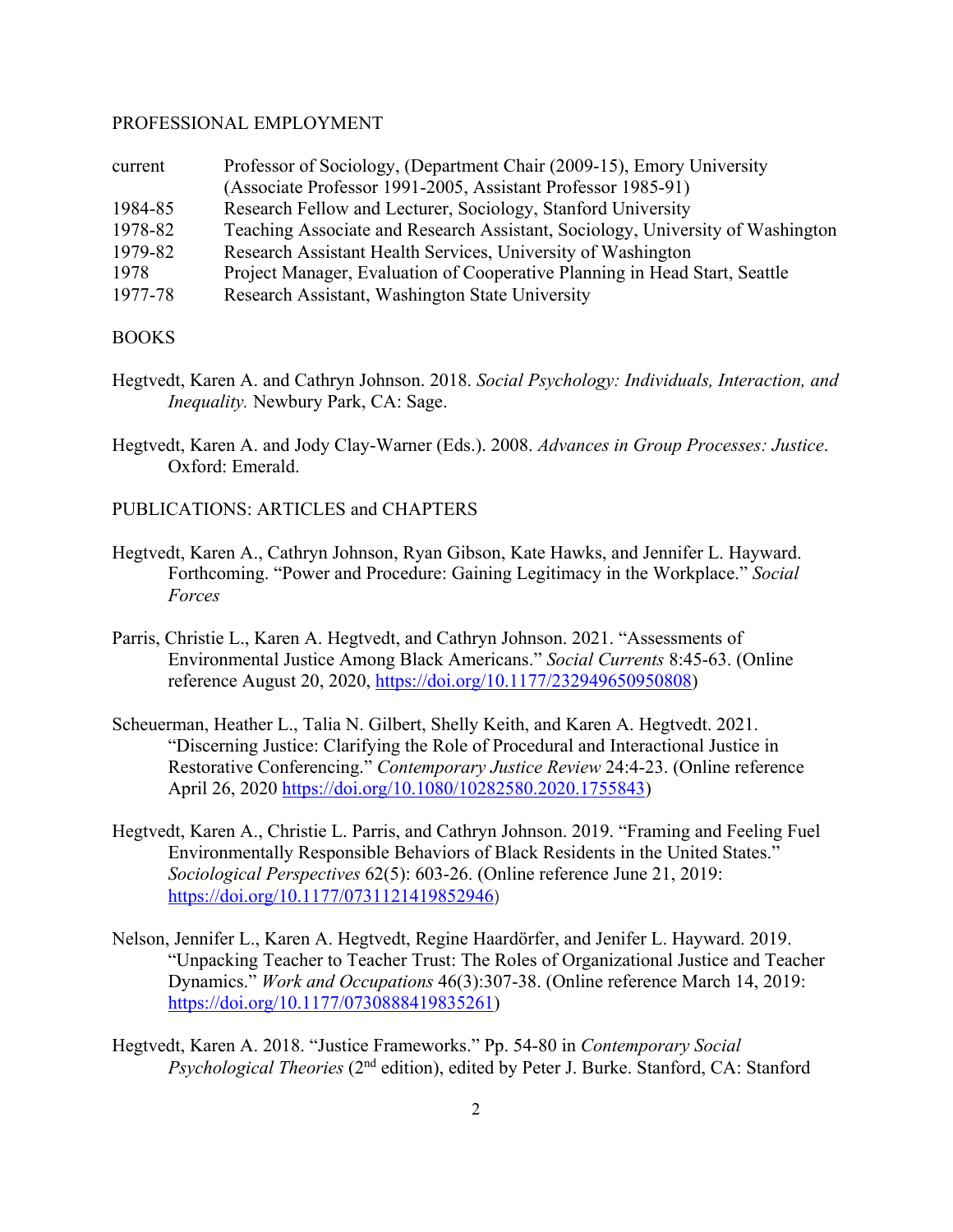University Press.

- Scheuerman, Heather L., Karen A. Hegtvedt, and Cathryn Johnson. 2017. "'It's Not My Fault!' Status, Attributions, and Perceptions of (In)justice: The Case of Teachers and Custodians." *Sociological Spectrum* 37(5):299-318.
- Watson, Lesley, Karen A. Hegtvedt, Cathryn Johnson, Christie L. Parris, and Shruthi Subramanyam. 2017. "When Legitimacy Shapes Environmentally Responsible Behaviors: Considering Exposure to University Sustainability Initiatives." *Education Sciences* 7(1):13 (17 pages) http://www.mdpi.com/2227-7102/7/1/13/pdf
- Hegtvedt, Karen A. 2016. "Theories of Social Justice." (revised version of 2007) In *Blackwell Encyclopedia of Sociology Online* (2<sup>nd</sup> edition), edited by George Ritzer. Cambridge: Wiley Blackwell. Online reference August 24, 2016: http://www.sociologyencyclopedia.com/subscriber/uid=7830/tocnode?id=g97814051243 31\_yr2016\_chunk\_g978140512433125\_ss1-156
- Johnson, Cathryn, Karen A. Hegtvedt, Nikki Khanna, and Heather Scheuerman. 2016. "Legitimacy Processes and Emotional Responses to Injustice." *Social Psychology Quarterly* 79:95-114*.*
- Hegtvedt, Karen A., Cathryn Johnson, and Lesley Watson. 2016. "Justice and Legitimacy." Pp. 425-44 in *Handbook of Social Justice Theory and Research,* edited by Clara Sabbagh and Manfred Schmitt. New York: Springer.
- Hegtvedt, Karen A. 2015. "Creating Legitimacy: The Interrelated Roles of Justice and Trust." Pp. 55-80 in *Cooperation and Compliance with Authority: The Role of Institutional Trust* (62nd Nebraska Symposium on Motivation), edited by Brian Bornstein and Alan Tompkins. New York: Springer.
- Watson, Lesley, Cathryn Johnson, Karen A. Hegtvedt, and Christie Parris. 2015. "Living Green: Examining Sustainable Dorms and Identities." *International Journal of Sustainability in Higher Education* 16(3):310-26.
- Hegtvedt, Karen A. 2014. "Ethics and Experiments." Pp. 23-51 in *Laboratory Experiments in the Social Sciences* (2nd edition)*,* edited by Murray Webster and Jane Sell. Amsterdam: Elsevier.
- Hegtvedt, Karen A. and Christie Parris. 2014. "Emotions in Justice Processes." Pp. 103-26 in *Handbook of Sociology of Emotions,* edited by Jan Stets and Jonathan Turner. New York: Springer.
- Hegtvedt, Karen A. and Deena Isom. 2014. "Inequality: A Matter of Justice?" Pp. 65-94 in *Handbook of the Social Psychology of Inequality,* edited by J. McLeod, E. Lawler, and M. Schwalbe. New York: Springer.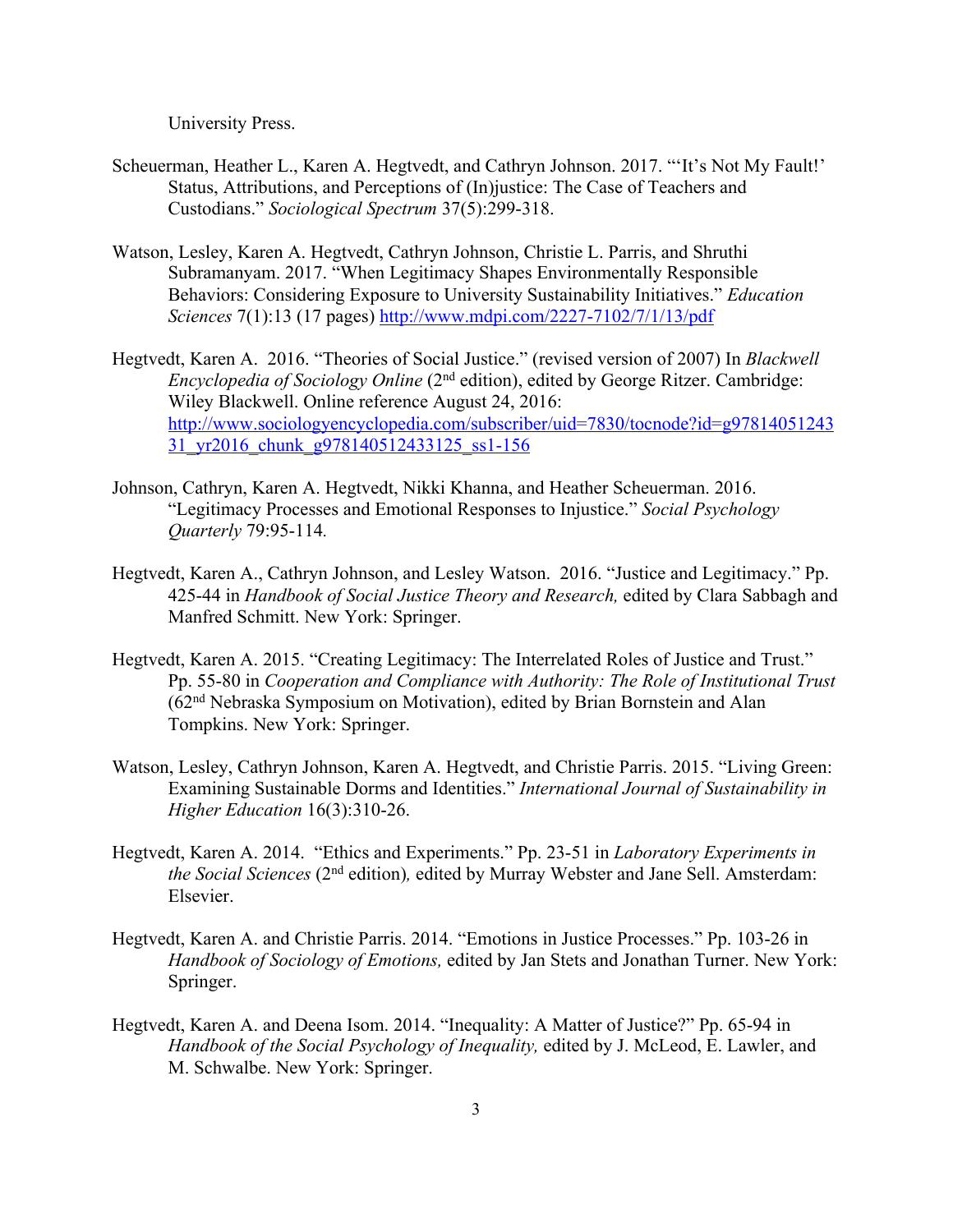- Parris, Christie, Karen A. Hegtvedt, Cathryn Johnson, and Lesley Watson. 2014. "Justice for All? Factors Affecting Perceptions of Environmental and Ecological Injustice." *Social Justice Research* 27:67-98.
- Hegtvedt, Karen A. and Heather L. Scheuerman. 2010. "The Justice/Morality Link: Implied, Then Ignored, Yet Inevitable. Pp. 331-60 in *Handbook of the Sociology of Morality*, edited by Steven Hitlin and Stephen Vaisey. New York: Springer.
- Hegtvedt, Karen A. and Cathryn Johnson. 2009. "Power and Justice: Toward an Understanding of Legitimacy." *American Behavioral Scientist* 53:376-399.
- Hegtvedt, Karen A., Cathryn Johnson, Natasha M. Ganem, Krysia W. Waldron, and Leslie M. Brody. 2009. "When Will the Unaffected Seek Justice for Others? The Effects of Group Identity and Legitimacy on Reactions to Another's Injustice." *Australian Journal of Psychology* 61:22-31.
- Hegtvedt, Karen A., Cathryn Johnson, and Natasha M. Ganem. 2008. "Expressing Emotional Responses to the Injustice of Others: It's Not Just What You Feel." Pp. 203-26 in *Social Structure and Emotions,* edited by Jody Clay-Warner and Dawn Robinson. New York: Elsevier.
- Hegtvedt, Karen A. 2007. "Theories of Social Justice." Pp. 4432-36 (volume IX) in *Encyclopedia of Sociology*, edited by George Ritzer. Cambridge: Blackwell. Online reference July 13, 2007: http://www.blackwellreference.com/subscriber/tocnode?id=g9781405124331\_chunk\_g97 8140512433124\_ss1-156
- Hegtvedt, Karen A. 2007. "Ethics and Experiments." Pp. 141-72 in *Laboratory Experiments in the Social Sciences,* edited by Murray Webster and Jane Sell. Amsterdam: Elsevier.
- Hegtvedt, Karen A. 2007. "The Talk of Negotiators: Shaping the Fairness of the Process and Outcome." Pp. 159-82 in *Distributive and Procedural Justice*, edited by Kjell Törnblom and Riel Vermunt. London: Ashgate Publishing.
- Johnson, Cathryn, Karen A. Hegtvedt, Leslie M. Brody, and Krysia W. Waldron. 2007. "Feeling Injustice, Expressing Injustice: How Gender and Context Matter." *Advances in Group Processes* 24:149-86.
- Hegtvedt, Karen A. 2006. "Justice Frameworks." Pp. 46-69 in *Contemporary Social Psychological Theories*, edited by Peter J. Burke. Stanford, CA: Stanford University Press.
- Hegtvedt, Karen A. 2005. "Doing Justice to the Group: Examining the Roles of the Group in Justice Research." *Annual Review of Sociology* 31:25-45.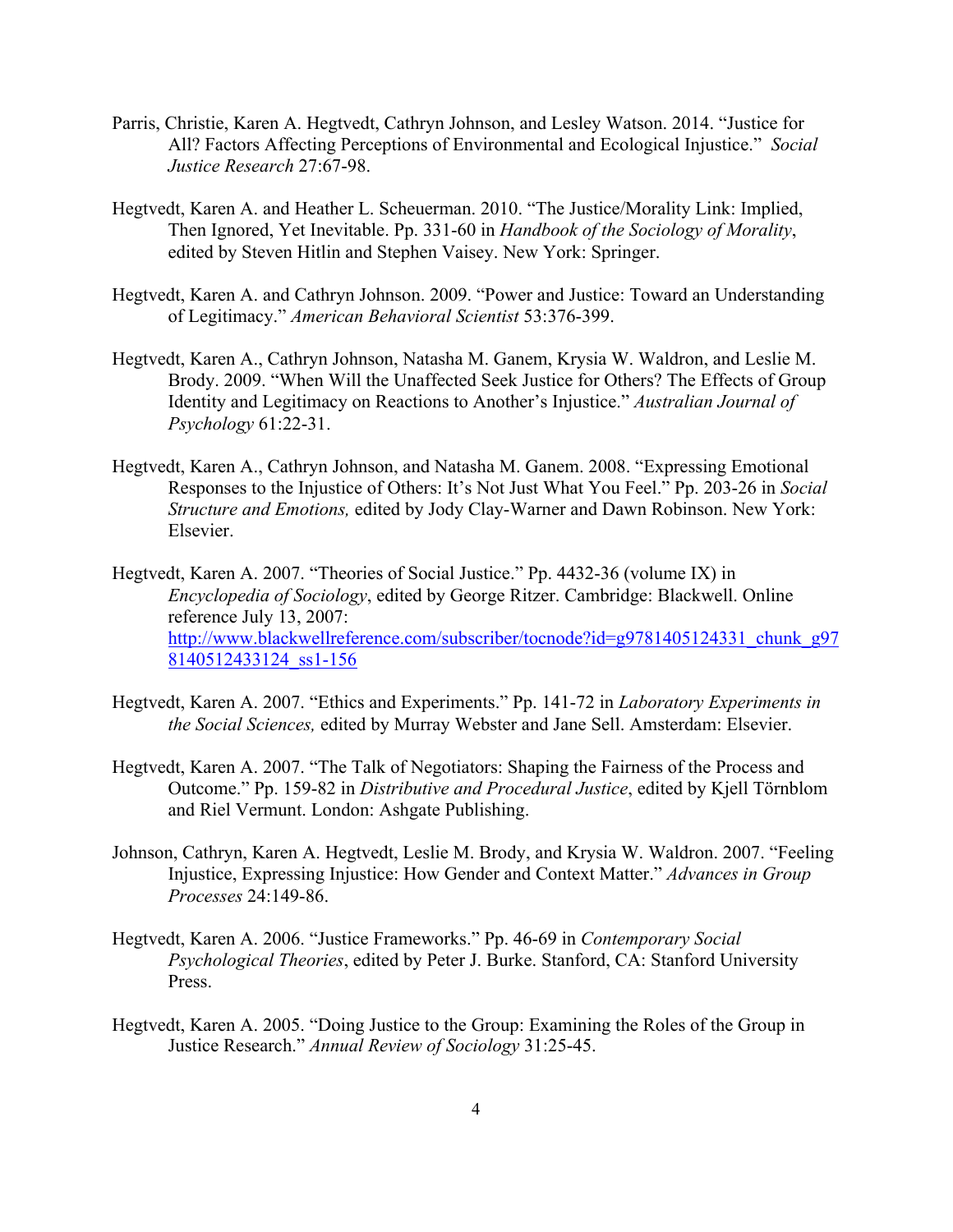- Clay Warner, Jody, Karen A. Hegtvedt, and Paul Roman.2005. "Procedural Justice/Distributive Justice: How Experiences with Downsizing Condition their Impact on Job Commitment." *Social Psychology Quarterly* 68:89-102*.*
- Hegtvedt, Karen A. 2005. "Distributive Justice." Pp. 206-10 in *Encyclopedia of Social Theory*, edited by George Ritzer. Thousand Oaks, CA: Sage Publications.
- Hegtvedt, Karen A. and Jody Clay-Warner. 2004. "Linking Legitimacy and Procedural Justice: Expanding on Justice Processes in Organizations." Pp. 213-37 in *Research in the Sociology of Organizations*, edited by Cathryn Johnson. London: Elsevier.
- Hegtvedt, Karen A. 2004. "Legitimizing Legitimacy: Shaping a New Frontier of Research." (Review essay on *The Psychology of Legitimacy*). *Social Justice Research* 17:93-109.
- Hegtvedt, Karen A., Jody Clay-Warner, and Cathryn Johnson. 2003. "The Social Context of Responses to Injustice: Considering the Indirect and Direct Effects of Group-level Factors." *Social Justice Research* 16:343-66.
- Killian, Caitlin and Karen A. Hegtvedt. 2003. "The Role of Parents in the Maintenance of Second Generation Vietnamese Cultural Behaviors." *Sociological Spectrum* 23:213-45.
- Hegtvedt, Karen A., Jody Clay-Warner, and Elizabeth D. Ferrigno. 2002. "Reactions to Injustice: Factors Affecting Workers' Resentment toward Family-friendly Policies." *Social Psychology Quarterly* 65:386-400.
- Hegtvedt, Karen A. and Karen S. Cook. 2001. "Distributive Justice: Recent Theoretical Developments and Applications." Pp. 93-132 in *Handbook of Justice Research in Law*, edited by Joseph Sanders and V. Lee Hamilton. New York: Kluwer Academic/Plenum.
- Hegtvedt, Karen A. and Cathryn Johnson. 2000. "Justice Beyond the Individual: A Future with Legitimation." *Social Psychology Quarterly* 63:298-311.
- Hegtvedt, Karen A. 2000 (revised version of 1992 article). "Social Comparison Processes." Pp. 2649-57 in *Encyclopedia of Sociology*, edited by Edgar F. Borgatta and Rhonda J. Montgomery. New York: Macmillan Reference.
- Hegtvedt, Karen A. and Patrick J. Flinn. 2000. "Intergenerational Justice and the Environment: Determining the Fair Use of Mono Basin Water." *Advances in Group Processes* 17:255- 84.
- Hegtvedt, Karen A. and Caitlin Killian. 1999. "Fairness and Emotions: Reactions to the Process and Outcomes of Negotiations." *Social Forces* 78:269-302.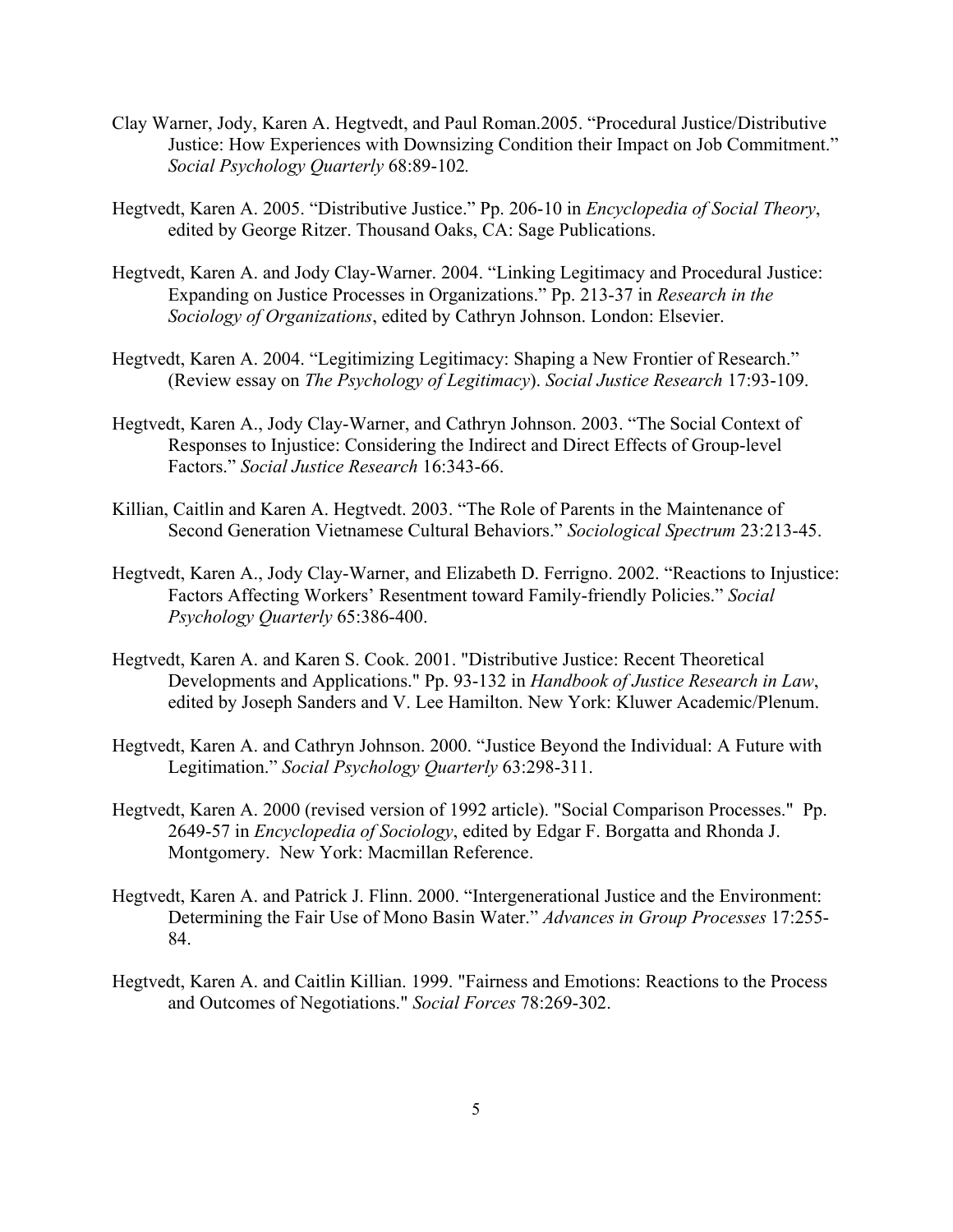- Hegtvedt, Karen A. and Barry Markovsky. 1995. "Justice and Injustice." Pp. 257-80 in *Sociological Perspectives on Social Psychology*, edited by Karen S. Cook, Gary A. Fine, and James House. Boston: Allyn Bacon.
- Hegtvedt, Karen A. "Justice." 1994. Pp. 177-204 in *Group Processes: Sociological Analyses*, edited by Martha Foschi and Edward J. Lawler. Chicago: Nelson-Hall.
- Hegtvedt, Karen A., Elaine A. Thompson, and Karen S. Cook. 1993. "Power and Equity: What Counts in Attributions for Exchange Outcomes?" *Social Psychology Quarterly* 56:100- 19.
- Hegtvedt, Karen A. 1993. "Approaching Distributive and Procedural justice: Are Separate Routes Necessary?" *Advances in Group Processes* 10:195-221.
- Hegtvedt, Karen A. 1992. "Bargaining for Justice: A Means to Resolve Competing Justice Claims." *Social Justice Research* 5:155-72.
- Hegtvedt, Karen A. 1992. "When Is a Distribution Rule Just?" *Rationality and Society* 4:308-31.
- Cook, Karen S. and Karen A. Hegtvedt. 1992. "Empirical Evidence for the Sense of Justice." Pp. 187-210 in *The Sense of Justice: An Inquiry into the Biological Foundations of Law*, edited by Roger D. Masters and Margaret Gruter. Newbury Park, CA: Sage.
- Hegtvedt, Karen A. 1992. "Social Comparison Theory." Pp. 1812-18 in *Encyclopedia of Sociology*, edited by Edgar F. Borgatta and Marie L. Borgatta. New York: Macmillan.
- Hegtvedt, Karen A. 1991. "Teaching Sociology *of* Literature t*hrough* literature." *Teaching Sociology* 19:1-12.
- Hegtvedt, Karen A. 1990. "The Effects of Relationship Structure on Emotional Reactions to Inequity." *Social Psychology Quarterly* 53:214-28.
- Hegtvedt, Karen A. 1989. "Fairness Conceptualizations and Comparable Worth." *Journal of Social Issues* 45:81-98.
- Hegtvedt, Karen A. and Elaine A. Thompson. 1988. "Attributions for Fair Exchange Outcomes: The Effects of Power and Status." *Social Justice Research* 2:113-35.
- Hegtvedt, Karen A. 1988. "Social Determinants of Perception: Power, Equity and Status Effects in an Exchange Situation." *Social Psychology Quarterly* 51:141-53.
- Cook, Karen S., Karen A. Hegtvedt, and Toshio Yamagishi. 1988. "Structural Inequality, Legitimation and Reactions to Inequity in Exchange Networks." Pp. 291-308 in *Status Generalization: New Theory and Research*, edited by M. Webster and M. Foschi. Stanford, CA.: Stanford University Press.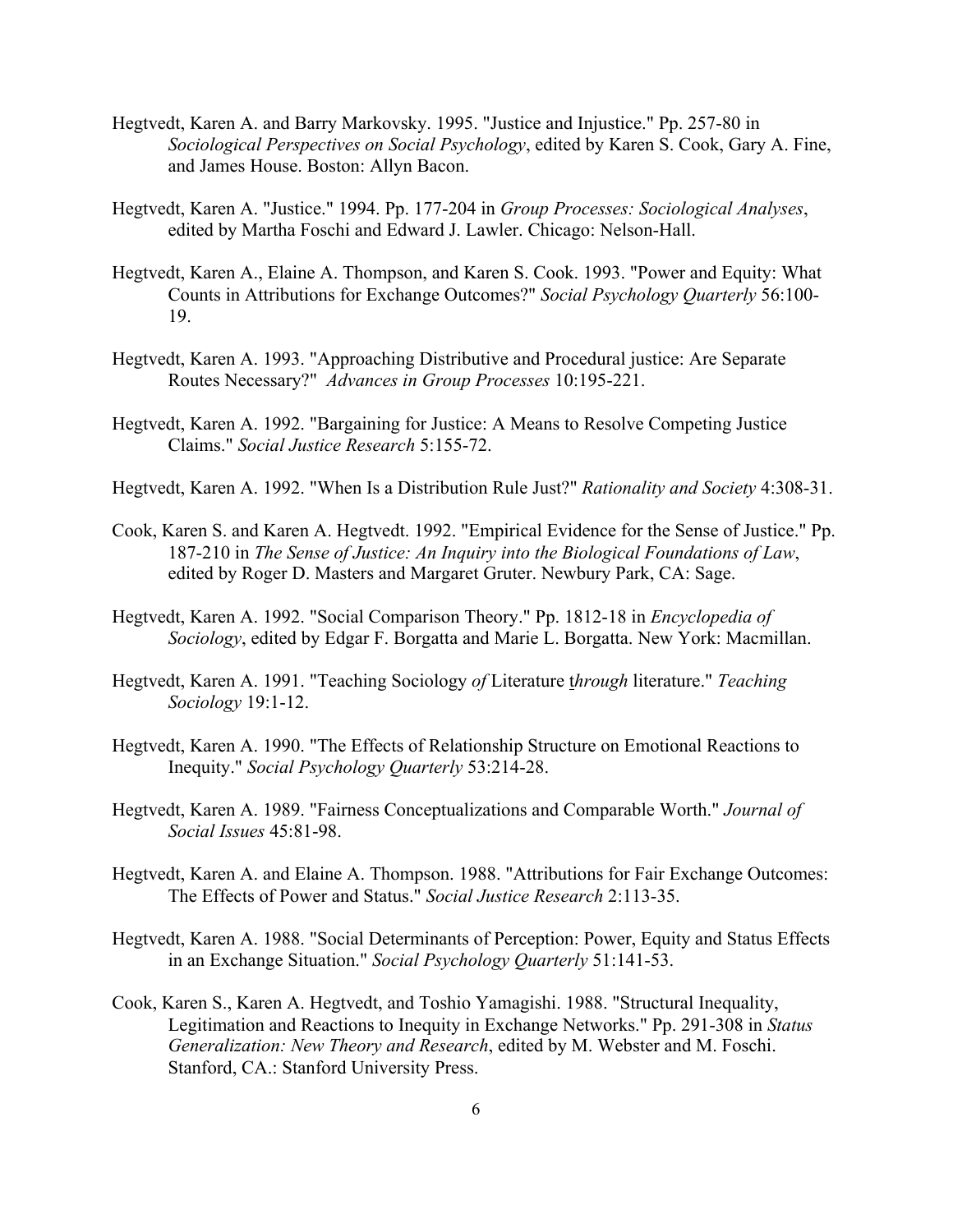- Hegtvedt, Karen A. 1987. "When Rewards Are Scarce: Equal or Equitable Distributions?" *Social Forces* 66:183-207.
- Hegtvedt, Karen A. and Karen S. Cook. 1987. "The Role of Justice in Conflict Situations." *Advances in Group Processes* 4: 109-36.
- Cook, Karen S. and Karen A. Hegtvedt. 1986. "Justice and Power: An Exchange Analysis." Pp. 19-42 in *Justice in Social Relations*, edited by H.W. Bierhoff, R.L. Cohen, and J. Greenberg. New York: Plenum.
- Hegtvedt, Karen A., Diane P. Martin, and William C. Richardson. 1984. "Health Care Plans for Washington State Employees in King County." Pp. 5-26 in *Consumer Choice and Cost Containment: SAFECO's United Healthcare Plan*, ed. W.C. Richardson et al. Baltimore: U.S. Health Care Financing Administration. (Publication No. 03183)
- Cook, Karen S. and Karen A. Hegtvedt. 1983. "Distributive Justice, Equity, and Equality." *Annual Review of Sociology* 9:217-41.

#### BOOK REVIEWS

- 1991 Lawler, Edward J. and Barry Markovsky. *Advances in Group Processes*, volume 6. Greenwich, CN: JAI Press. In *Contemporary Sociology* 20:143.
- 1989 Turner, Jonathan. *A Theory of Social Interaction*. Stanford, CA: Stanford University Press. In *Social Forces* 68:646.
- 1988 Aaron, H.J. and C.M. Lougy. *The Comparable Worth Controversy*. In *Ethics* 98:432.

# NEWSLETTER AND OTHER ESSAYS

- 2022 Hegtvedt, Karen A. "Enduring Collaborations." Calendar for the Mono Lake Committee.
- 2001 Hegtvedt, Karen A. "Collective aspects of justice." International Society of Justice Research newsletter, spring.
- 2002 Hegtvedt, Karen A. "Reviewing the IRB." Social Psychology Section newsletter, American Sociological Association.

## WORK IN PROGRESS

- Hawks, Kate, Karen A. Hegtvedt, and Cathryn Johnson. "Interactional Contexts of Workplace Inequality: Differential Emotional Responses to Male and Female Authorities." (under revision*)*
- Johnson, Cathryn, Ryan Gibson, Kate Hawks, and Karen A. Hegtvedt. "Emotional Benefits of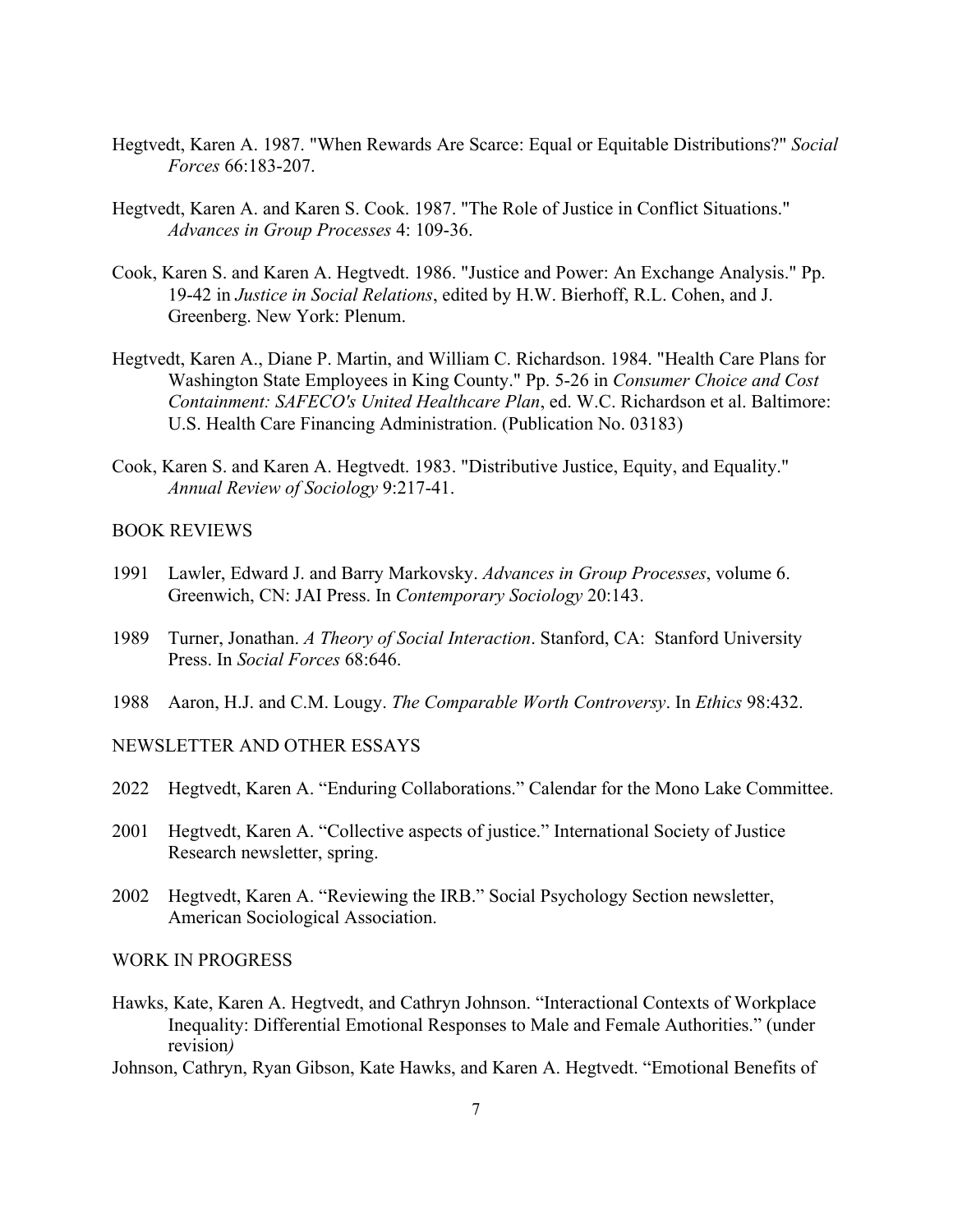Gaining Leader Legitimacy." (submitted)

- Hawks, Kate, Karen A. Hegtvedt, Ryan Gibson, Cathryn Johnson, Olivia Johnson, and Jamica Zion, Ryan Gibson, and Cathryn Johnson. "Impressions of Competence and Warmth: Pathways to Leader Legitimacy." (submitted)
- Nelson, Jennifer L., Joonkil Ahn, and Karen A. Hegtvedt. "Investigating Gaps in Teachers' Perceptions of Principal and Assistant Principal Leadership." (in preparation)

PRESENTATIONS (since 2000)

- Hawks, Kate, Karen A. Hegtvedt, and Cathryn Johnson. 2021. "Interactional Contexts of Workplace Inequality: Differential Emotional Responses to Male and Female Authorities." Presented at the meetings of the International Society for Justice Research virtual meeting, Lisbon, Portugal.
- Hegtvedt, Karen A., Cathryn Johnson, Jennifer L. Hayward, and Ryan Gibson. 2019. "Power and Procedure: Gaining Legitimacy in the Workplace." Presented at the meetings of the American Sociological Association, New York City.
- Hegtvedt, Karen A., Christie L. Parris, and Cathryn Johnson. 2018. "Feeling Environmentalism: Passion and Outrage Fuel Environmentally Responsible Behaviors." Presented at the meetings of the American Sociological Association, Philadelphia.
- Johnson, Cathryn, Karen A. Hegtvedt, and Jennifer L. Hayward. 2018. "Gaining Legitimacy: Using Procedures Fairly and Power Benevolently." Presented at the meetings of the International Society for Justice Research, Atlanta (July).
- Hegtvedt, Karen A., Cathryn Johnson, and Jennifer L. Hayward. 2018. "What's a Manager Gotta Do? Factors Affecting Legitimacy Gains." Presented at the meetings of the Southern Sociological Society, New Orleans (April).
- Gilbert, Talia N., Heather L. Scheuerman, Shelly Keith, and Karen A. Hegtvedt. 2017. "Discerning Justice: Clarifying the Role of Procedural and Interactional Justice in Restorative Conferencing." Presented at the meetings of the American Society for Criminology (November).
- Hegtvedt, Karen A. 2017 "Justice Dynamics: Engendering Trust across Differences." Invited presentation for the "Interacting Across Differences" conference, Dartmouth University (September).
- Parris, Christie L., Karen A. Hegtvedt, Cathryn Johnson, Lesley Watson, and Lindsey Coyle. 2017. "Perceptions of Environmental Justice Among Black Americans." Presented at the meetings of the American Sociological Association, Montreal.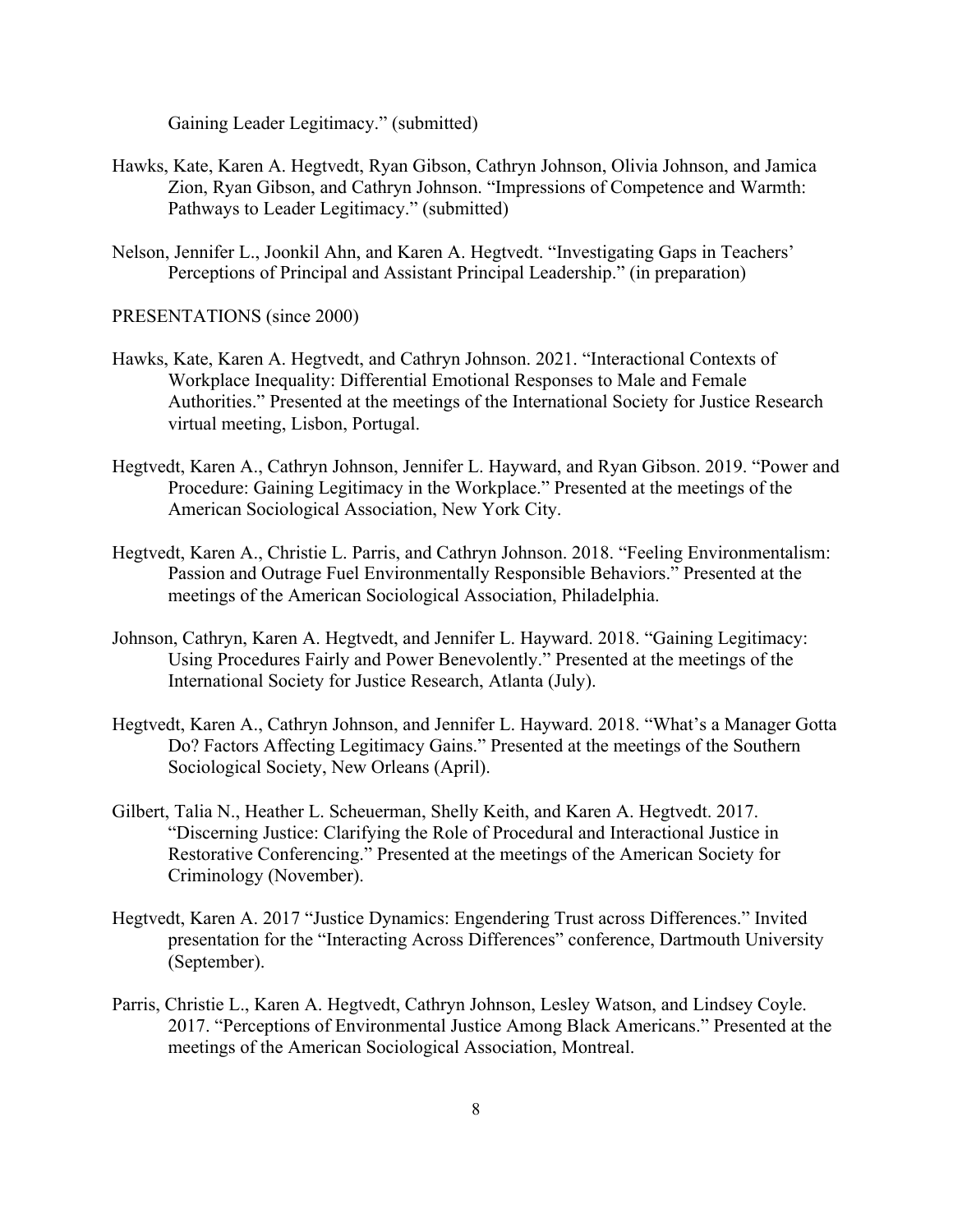- Hegtvedt, Karen A. and Cathryn Johnson. 2017. "Group Processes: Inequality and Emotions." Invited presentation for a plenary session at the meetings of the American Sociological Association, Montreal.
- Hegtvedt, Karen A. 2016. "Doing Justice Beyond Social Psychology." Invited presentation at the meetings of the International Sociological Association. Vienna, Austria (July).
- Nelson, Jennifer L., Karen A. Hegtvedt, and Jenifer L. Hayward. 2016. "Unpacking Teacher to Teacher Trust: The Roles of Organizational Justice and Teacher Dynamics." Presented at the International Society for Justice Research, Canterbury, England (July).
- Nelson, Jennifer L., Karen A. Hegtvedt, and Jenifer L. Hayward. 2016. "Justice Antecedents to Cultivating 'Trust in Schools:' Coworker Relationships in an Urban and Suburban District." Presented at the meetings of the Southern Sociological Society, Atlanta (April).
- Parris, Christie L., Karen A. Hegtvedt, Cathryn Johnson, Lesley Watson, and Lindsey Coyle. 2015. "Racial Identity, Environmental Identity, and Environmental and Ecological Justice Evaluations among Black College Students." Presented at the meetings of the American Sociological Association, Chicago.
- Hegtvedt, Karen A., Cathryn Johnson, Christie L. Parris, Lesley Watson, and Lindsey Coyle. 2014. "Racial Identity and Perceived Discrimination: Effect on Environmental Justice Perceptions." Presented at the International Society for Justice Research, New York (June).
- Hegtvedt, Karen A. 2014. "Creating Legitimacy: The Interrelated Roles of Justice and Trust." Invited presentation at the 62nd annual Nebraska Symposium on Motivation, Lincoln (April).
- Scheuerman, Heather L., Karen A. Hegtvedt, and Cathryn Johnson. 2012. "A Cycle of Injustice among Teachers and Custodians." Presented at the International Society for Justice Research, Tel Aviv (September).
- Hegtvedt, Karen A. 2012. "Ethics: Before, During, and After Review." Invited workshop presentation at the meetings of the American Sociological Association. Denver.
- Hegtvedt, Karen A., Cathryn Johnson, Christie Parris, and Lesley Watson. 2012. "From Laboratory to Dormitory: How Basic Work on Justice and Legitimacy Shape Evaluations of 'Living Green.'" Invited presentation at the meetings of the Society for the Psychological Study of Social Issues. Charlotte, North Carolina.
- Johnson, Cathryn, Karen A. Hegtvedt, Nikki Khanna, and Heather Scheuerman. 2012. "Emotional Reactions to Distributive Injustice: How Does Legitimacy Matter?" Invited presentation at the Theory Workshop in Sociology at the University of Iowa, Iowa City. (April)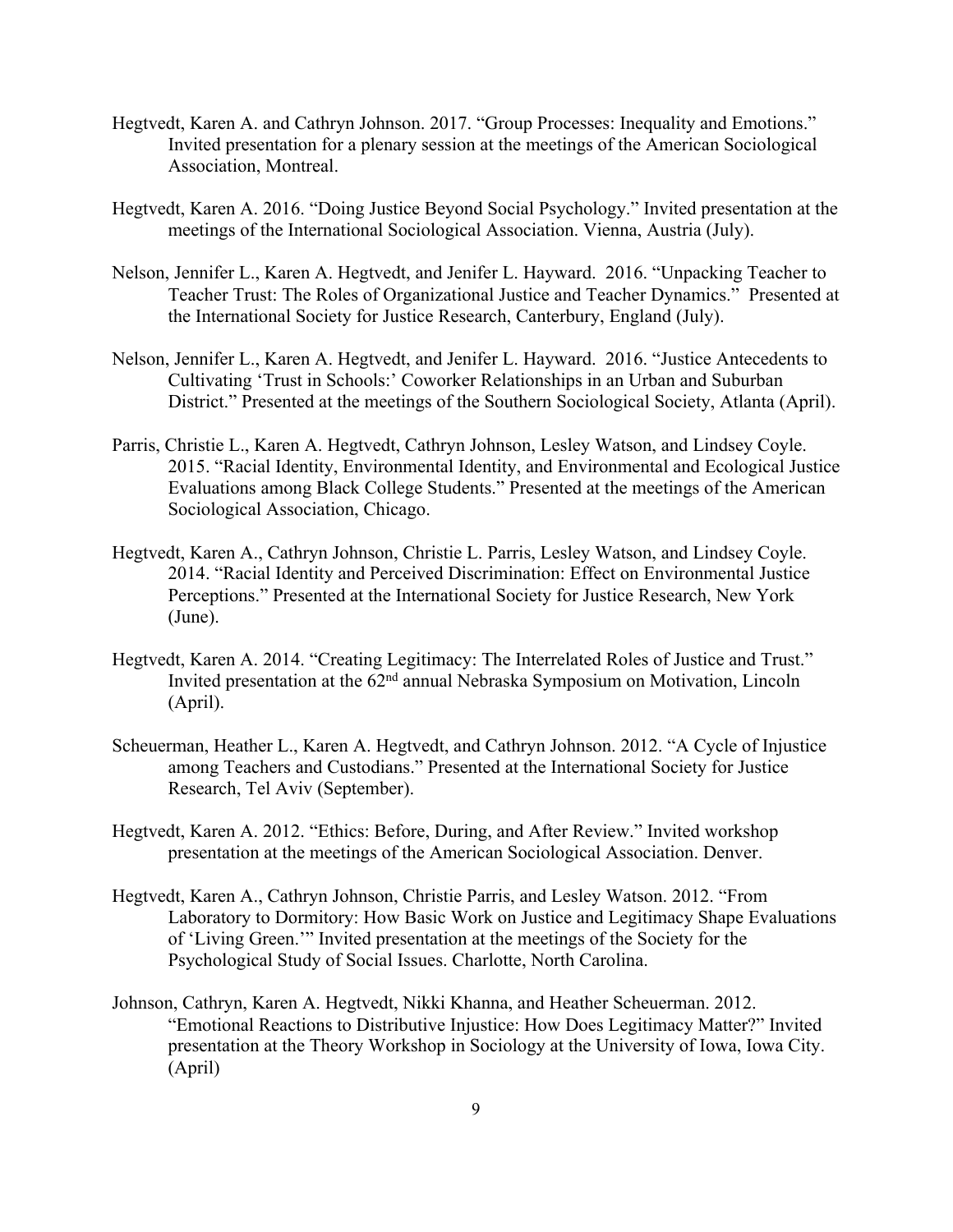- Subramanyam, Shruthi, Karen A. Hegtvedt, Lesley Watson, Christie Parris, and Cathryn Johnson. 2012. "Legitimacy and 'Compliance' with University Sustainability Efforts: The Effects of Friends and Administrators on Environmentally Responsible Behaviors." Presented at the meetings of the Southern Sociological Society, New Orleans.
- Hegtvedt, Karen A., Cathryn Johnson, Christie Parris, and Lesley Watson. 2010. "The Environment and its Discontents: Emotional Responses to Injustice." Presented at the meetings of the International Society for Justice Research, Banff, Canada.
- Hegtvedt, Karen A. and Heather L. Scheuerman. 2010. "The Justice/Morality link: Implied, Then Ignored, Yet Inevitable." Presented at the meetings of the International Sociological Association, Gothenburg, Sweden.
- Johnson, Cathryn and Karen A. Hegtvedt. 2010. "From Laboratory to the Dormitory: A Justice and Legitimacy Research Agenda." Invited presentation at the social psychology brownbag colloquium, Department of Sociology, University of Georgia.
- Hegtvedt, Karen A., Cathryn Johnson, Leslie M. Brody, and Krysia W. Waldron. 2009. "Emotional Responses to Distributive Injustice: How Does Legitimacy Matter?" Invited presentation, University of Arizona, April, 2009.
- Hegtvedt, Karen A., Cathryn Johnson, and Nikki Khanna. 2009. "Legitimated Authorities, Group Identity, and Responding to Distributive Injustice." Paper presented at the meetings of the Southern Sociological Society, New Orleans.
- Hegtvedt, Karen A., Cathryn Johnson, Leslie M. Brody, and Krysia W. Waldron. 2008. "Peers, Superiors, and Connections: Evoking and Displaying Emotions in Response to Distributive Injustice." Paper presented at the meetings of the International Society for Justice Research, Adelaide, Australia and at the International Sociological Association Forum, Barcelona.
- Hegtvedt, Karen A., Cathryn Johnson, Nikki Khanna, Leslie M. Brody, Krysia W. Waldron, and Heather Scheuerman. 2008. Peers, Superiors, and Connections: Shaping Perceptions of and Reactions to Distributive Injustice. Paper presented at the Justice Pre-conference of the Society for Personality and Social Psychology, Albuquerque, NM.
- Johnson, Cathryn and Karen A. Hegtvedt. 2007. "Power and Justice: Toward an Understanding of Legitimacy." Presented at the meetings of the American Sociological Association, New York.
- Johnson, Cathryn, Karen A. Hegtvedt, Leslie M. Brody, and Krysia W. Waldron. 2007. "Feeling Injustice, Expressing Injustice: How Gender and Context Matter." Presented at the meetings of the Southern Sociological Society, Atlanta.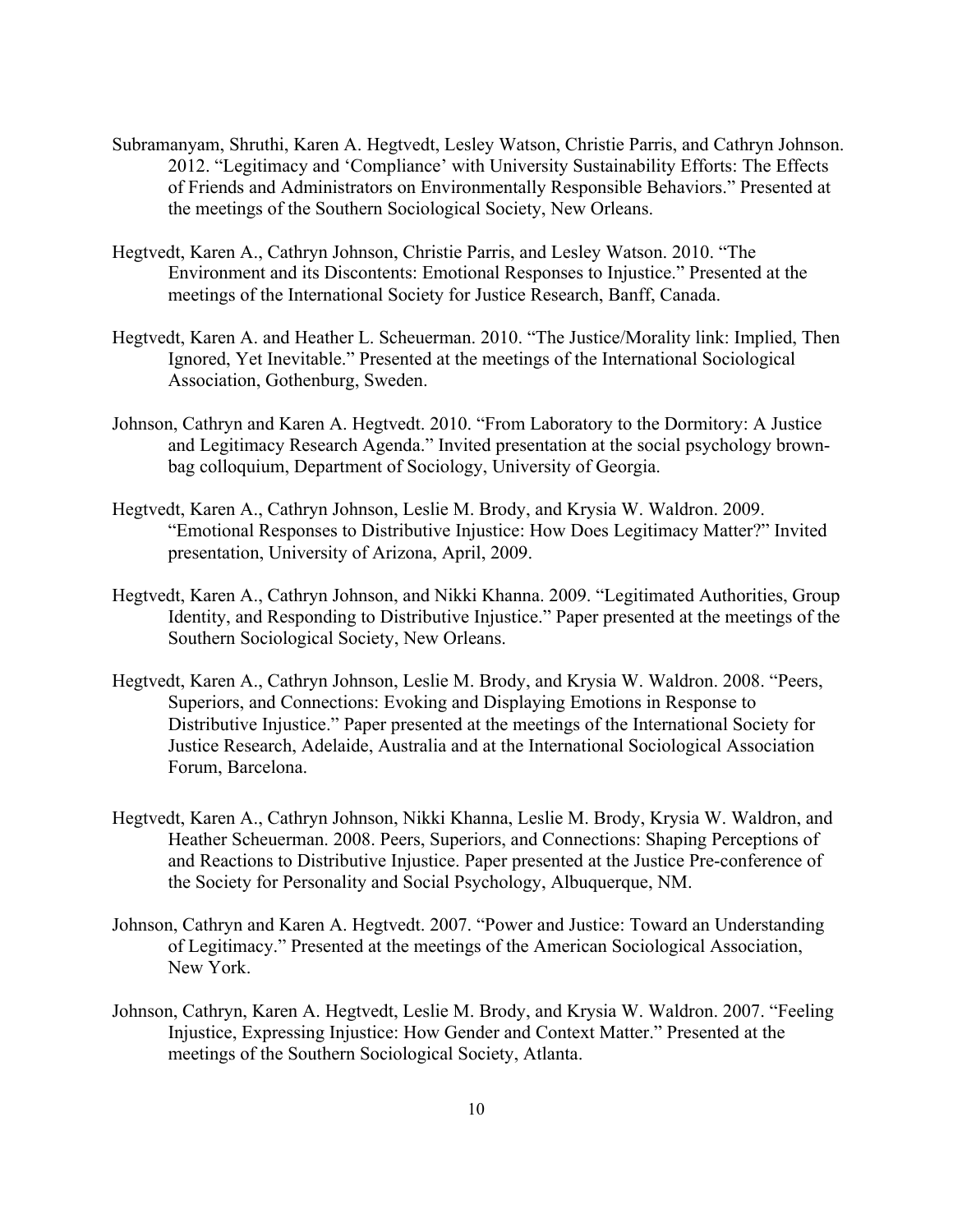- Hegtvedt, Karen A. and Cathyrn Johnson. 2006. "Pathways to Legitimacy Paved by Power, Inspired by Justice, and Fortified by Observers." Presented at the meetings of the International Society for Justice Research, Berlin.
- Morgan, Natasha, Karen A. Hegtvedt, and Cathryn Johnson. 2005. "Expressing Emotional Responses to the Injustice of Others: It's Not Just What You Feel." Presented at the meetings of the American Sociological Association, Philadelphia. (Revised version presented at the Conference on Social Structure and Emotions, Athens, GA, 2006.)
- Morgan, Natasha, Leslie Brody, Krysia Wrobel, Karen A. Hegtvedt, and Cathryn Johnson. 2005. "When Will the Unaffected Seek Justice for Others? Perceptions of and Responses to Another's Injustice." Presented at the meetings of the Southern Sociological Society, Charlotte, NC.
- Wrobel, Krysia, Leslie Brody, Natasha Morgan, Karen A. Hegtvedt, and Cathryn Johnson. 2004. "When Will the Unaffected Seek Justice for Others? Perceptions of and Responses to Another's Injustice." Presented at the meetings of the Midwest Academy of Management, Chicago.
- Hegtvedt, Karen A. 2004. "Regulating Social and Behavioral Science Research: Questions of Justice and Legitimacy." Presented at the meetings of the Association of Policy Analysis and Management, Atlanta.
- Hegtvedt, Karen A. 2004. "Social and Behavioral Research with Human Subjects: Regulations and Reasonableness." Invited presentation at the meeting of the DHHS Secretary's Advisory Committee on Human Research Protections, July. Washington D.C.
- Clay-Warner, Jody and Karen A. Hegtvedt. 2004. "Linking Legitimacy and Procedural Justice: Expanding on Justice Processes in Organizations." Presented at the International Conference on Social Justice, Regina, Saskatchewan, Canada.
- Hegtvedt, Karen A. and Jody Clay-Warner. 2003. "Justice and Legitimacy in Organizations: Contrasting Views from Sociology and Psychology." Presented at the meetings of the Southern Sociological Society, New Orleans, March.
- Hegtvedt, Karen A., Cathryn Johnson, and Jody Clay-Warner. 2002. "Allocators Behaving (Un)Fairly, Acting With(out) Legitimacy: (Intensifying) Attenuating Reactions to Distributive Injustice." Presented at the meetings of the International Sociological Association, Brisbane, Australia, July. (Revised version presented at the Conference on Group Processes Theory and Research, Chicago.)
- Hegtvedt, Karen A. 2002. "The Talk of Negotiators: Shaping the Fairness of the Process and Outcome." Presented at the International Conference on Social Justice, Skövde, Sweden.

Hegtvedt, Karen A. 2001. "Doing Justice to the Group: Examining the Roles of the Group in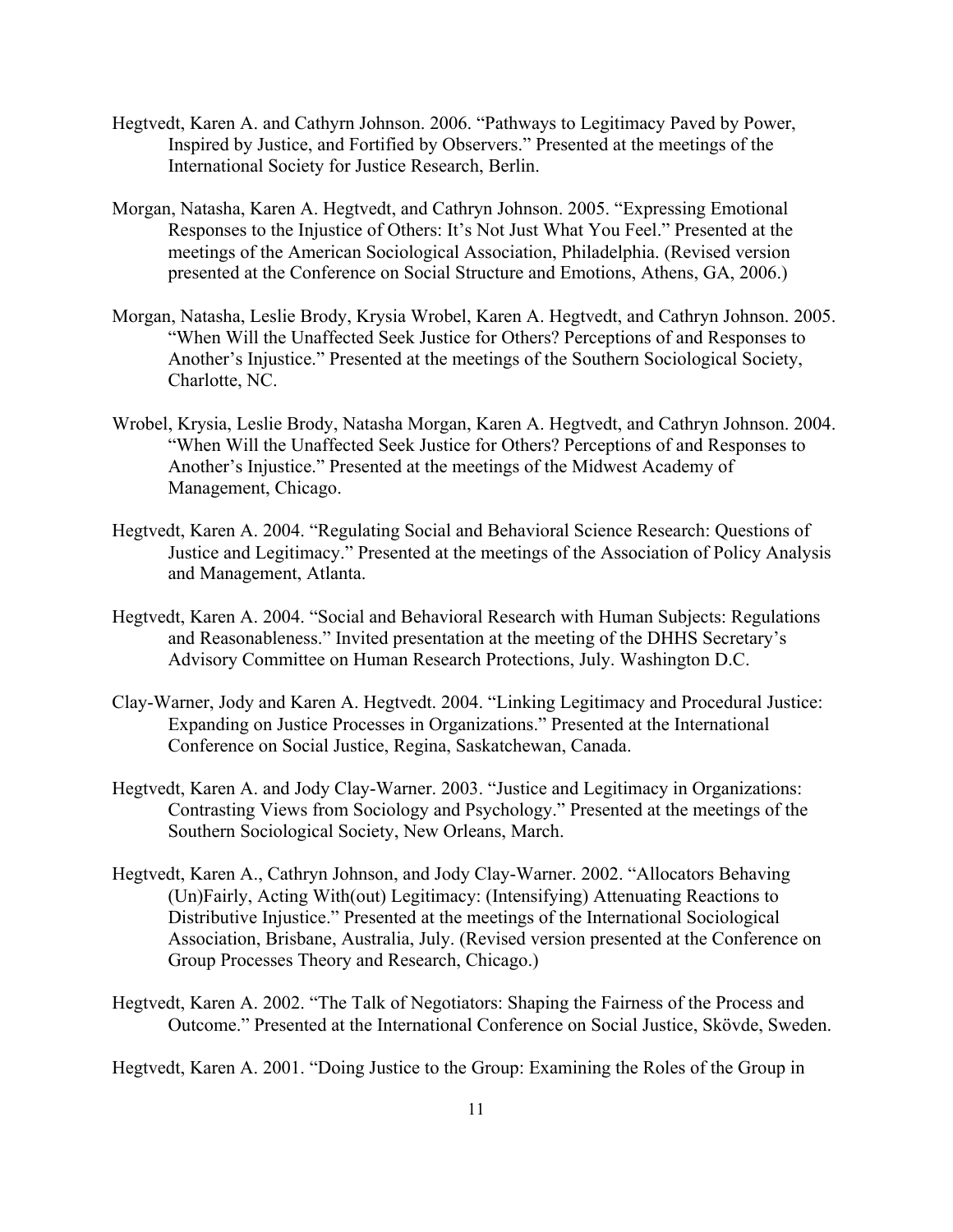Justice Research." Presented at the Groups Pre-conference at the meetings of the Society of Experimental Social Psychologists, Spokane.

- Clay-Warner, Jody and Karen A. Hegtvedt. 2001. "Justice Evaluations, Downsizing, and Organizational Commitment." Presented at the meetings of the Southern Sociological Association, Atlanta.
- Hegtvedt, Karen A. and Cathy Johnson. 2000. "Justice Beyond the Individual: A Future with Legitimation." Presented at the Conference on Group Processes Theory and Research, Washington D.C.
- Ferrigno, Elizabeth D., Karen A. Hegtvedt, and Jody Clay-Warner. 2000. "Reactions to Injustice: Factors Affecting Resentment toward Work-Family Policies." Presented at the meetings of the Southern Sociological Society, New Orleans.

# PROFESSIONAL AFFILIATIONS

American Sociological Association Southern Sociological Society International Society for Justice Research Society for the Psychological Study of Social Issues

#### PROFESSIONAL SERVICE

Nominations committee, Social Psychology section, American Sociological Association, 2019- 2021 (chair 2020-21)

- Science Committee, International Society for Justice Research, Lisbon, 2019-21.
- External Reviewer, Department of Sociology, University of South Carolina, 2019.
- Chair, Committee for Outstanding Recent Contributions Award, Emotions section, American Sociological Association, 2018-19.
- Panelist, Developing and Running Your Research Agenda, Southern Sociological Society, 2019.

Panelist, Job Market Workshop, Social Psychology section, American Sociological Association, 2018.

Executive Committee, International Society for Justice Research, 2017-18.

- Public Relations Liaison, Social Psychology section, American Sociological Association, 2017- 19.
- Nominations Committee, Emotions section, American Sociological Association, 2017-18, 2011- 12, 2004-05.
- Associate Editor, *Social Justice Research,* 2017-20.
- Committee for Outstanding Paper Award, Theory section, 2016-17.

Organizer, 2018 meetings of the International Society for Justice Research (2016-18), Atlanta

Chair elect/Chair/past Chair, Emotions section, American Sociological Association, 2014-17 Organizer, Emotions session, 2016.

Organizer, session to honor recipient of SSS Honor Roll Award, Southern Sociological Society meetings, New Orleans, 2015.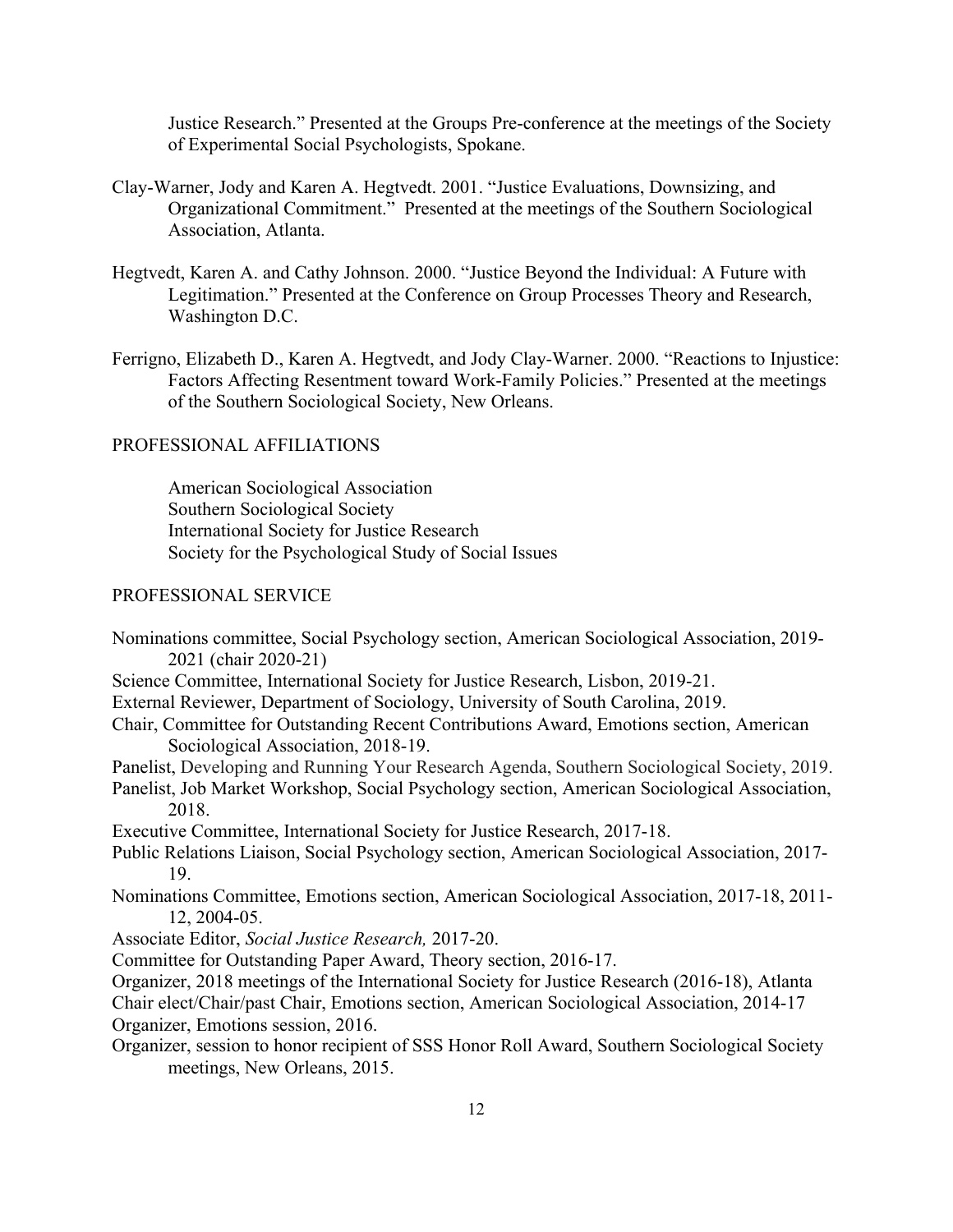Editorial Board, *Advances in Group Processes,* 2014-21.

- External Reviewer, Department of Sociology, Texas A & M, 2014.
- Coeditor (2010-13), Editor (2013-14), *Social Psychology Quarterly*.
- Endowment Development Committee, Social Psychology section, American Sociological Association, 2011-14 (chair), 2015-17 (member).
- Organizer, sessions on Group Processes and Inequality, Southern Sociological Society, Atlanta, 2013.
- Committee for Outstanding Paper Competition, Rational Choice section, American Sociological Association, 2012-13.
- Committee for the Graduate Paper Competition, Rational Choice section, American Sociological Association, 2010-12 (chair 2011-12).
- Council member, Rational Choice section, American Sociological Association, 2010-13.
- Program committee, International Society for Justice Research, Banff, Canada, 2010.
- Program committee, International Society for Justice Research, Adelaide, Australia, 2008.
- Chair elect/Chair/past Chair, Social Psychology section, American Sociological Association, 2007-10.
- Organizer, Social Psychology session, American Sociological Association meetings, New York, 2007.
- Council member, Emotions section, American Sociological Association, 2006-08.
- Council member, Social Psychology section, American Sociological Association, 2005-08.
- Program Committee, Southern Sociological Society, New Orleans, 2005.
- Co-organizer with Anna Johannsson, session Across the Social Psychological Spectrum: New Developments in Ethics, American Sociological Association meetings, Philadelphia, 2005.
- Panel Member, human research protections in social and behavioral research, presented before the U.S. Department of Health and Human Services Secretary's Advisory Committee on Human Research Protections, Washington D.C., July 2004.
- Organizer, session on Research on Emotions, American Sociological Association meetings, San Francisco, 2004.
- Presenter, issues related to human research protections: Interdenominational Theological Center, March 2005; University of Georgia, July 2003; Kennesaw State University, September 2003; University of Western Kentucky, October 2003; University of Louisville, November 2003.
- Organizer with Cathryn Johnson for Conference on Group Processes, Atlanta, 2003.
- Organizing committee member, IRB Best Practices in the Review of Social and Behavioral Sciences Research, Belmont Conference Center, MD, July 2003.
- Presenter, Human Research Protections Workshops: American Sociological Association meetings, San Francisco 2004, Atlanta 2003, Chicago 2002; American Psychological Society meetings, Atlanta, 2003.
- Member, National Social and Behavioral Sciences Working Group on Human Research Protections, 2003-05.
- Treasurer, International Society for Justice Research, 2002-06.
- Presider, Group Processes session, American Sociological Association meetings, Chicago, 2002.
- Organizer and Discussant, Group Processes session, American Sociological Association meetings, Anaheim, 2001.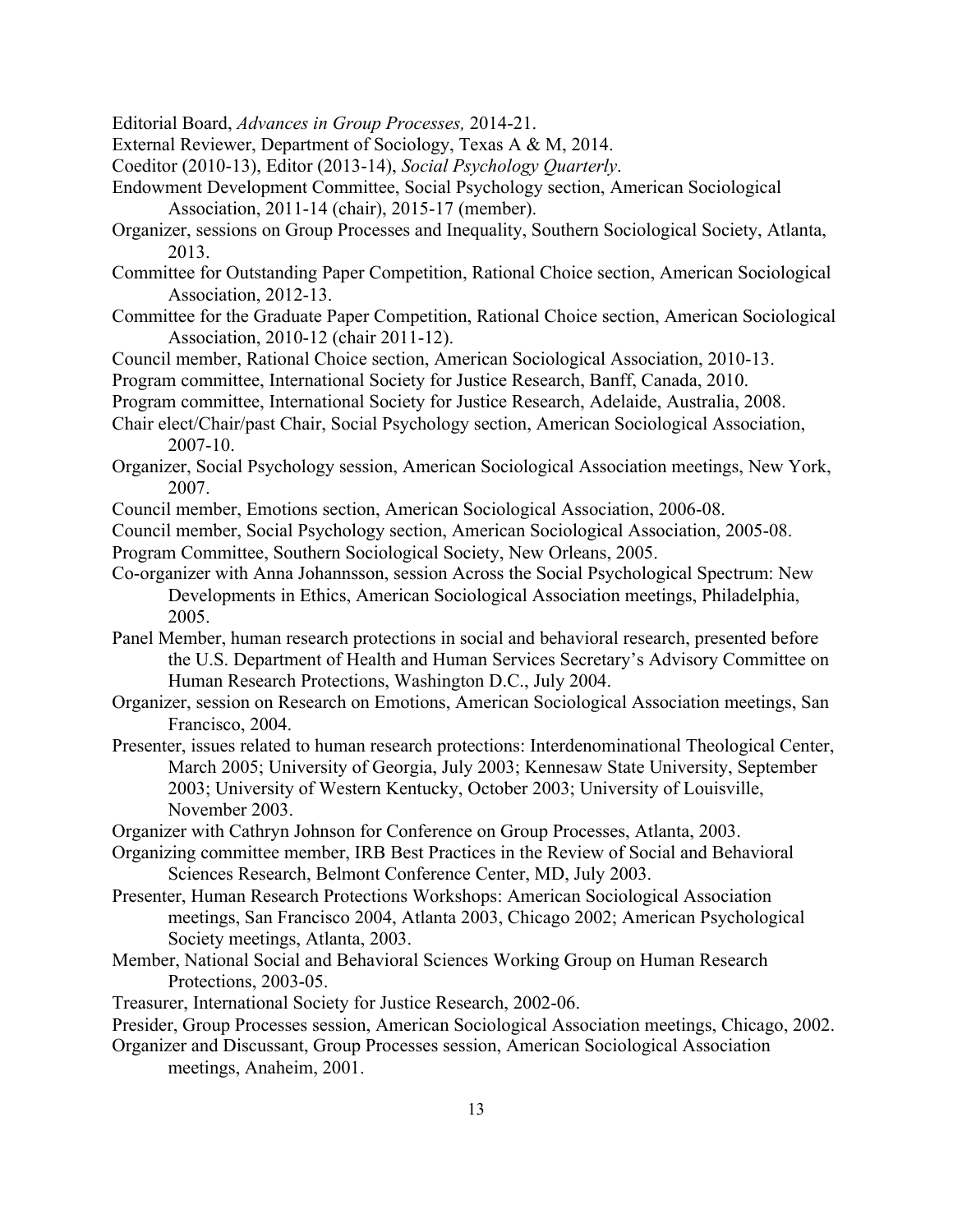Secretary/treasurer, Social Psychology section, American Sociological Association, 2001-04. Deputy Editor, *Social Psychology Quarterly*, 2000-03.

Editorial Board, *American Journal of Sociology*, 1999-2001.

- Organizer and Presider, Group Processes session, Pacific Sociological Association meetings, Portland, 1999.
- Cooley-Mead Award Committee, Social Psychology section, 1998-99, chair 1999-2000.
- Nominations Committee, Emotions section, American Sociological Association, 1998-99.
- Discussant, Group Processes session, International Sociological Association, Montreal, 1998.
- Discussant, Gender Norms and Socialization session, Southern Sociological Society, Atlanta, 1998.
- Discussant, Group Processes session, American Sociological Association, Toronto, 1997. Editorial Board, *Social Forces*, 1996-99.

Committee on Committees, American Sociological Association, 1995-96.

Chair, Membership Committee, Southern Sociological Society 1993-99.

- Council member, Social Psychology section, American Sociological Association, 1993-96.
- Editorial Board, *Social Psychology Quarterly*, 1991-94.
- Membership Committee, Social Psychology section, American Sociological Association, 1994- 95.
- National Science Foundation, Sociology Review Panel, 1992-94.
- Organizer and Presider, Group Processes sessions, American Sociological Association meetings, Los Angeles, 1994.
- Chair, Graduate Awards Committee, Social Psychology section, American Sociological Association, 1993-94.
- Reviewer (2014-19): *Social Psychology Quarterly*, *American Sociological Review*, *Social Forces*, *Work and Occupations*, *American Journal of Sociology, Sex Roles, Journal of Applied Social Psychology, Social Justice Research,* National Science Foundation.
- Presider, Group Processes session, American Sociological Association meetings, Miami 1993. Program Committee, Southern Sociological Society, Chattanooga, 1993.
- Discussant, Social Psychology session, Pacific Sociological Association meetings, Portland, 1993.
- Presider and Discussant, Group Processes session, American Sociological Association meetings, Pittsburgh, 1992.
- Organizer and Presider, Social Interaction session, Southern Sociological Society meetings, New Orleans, 1992
- Nominations Committee, Social Psychology section, American Sociological Association, 1991- 92.
- Organizer and Presider, Social Psychology session, Pacific Sociological Association meetings, Irvine, 1991.
- Committee on Graduate Student Participation, Social Psychology section, American Sociological Association, 1988-89.
- Panelist, "Laboratory Experimentation as an Approach to Theory-building," American Political Science Association meetings, Atlanta, 1989.
- Organizer and Presider, Social Interaction session, Pacific Sociological Association meetings, Reno, 1989.
- Organizer with Linda D. Molm for Conference on Small Groups Theory and Research, Atlanta,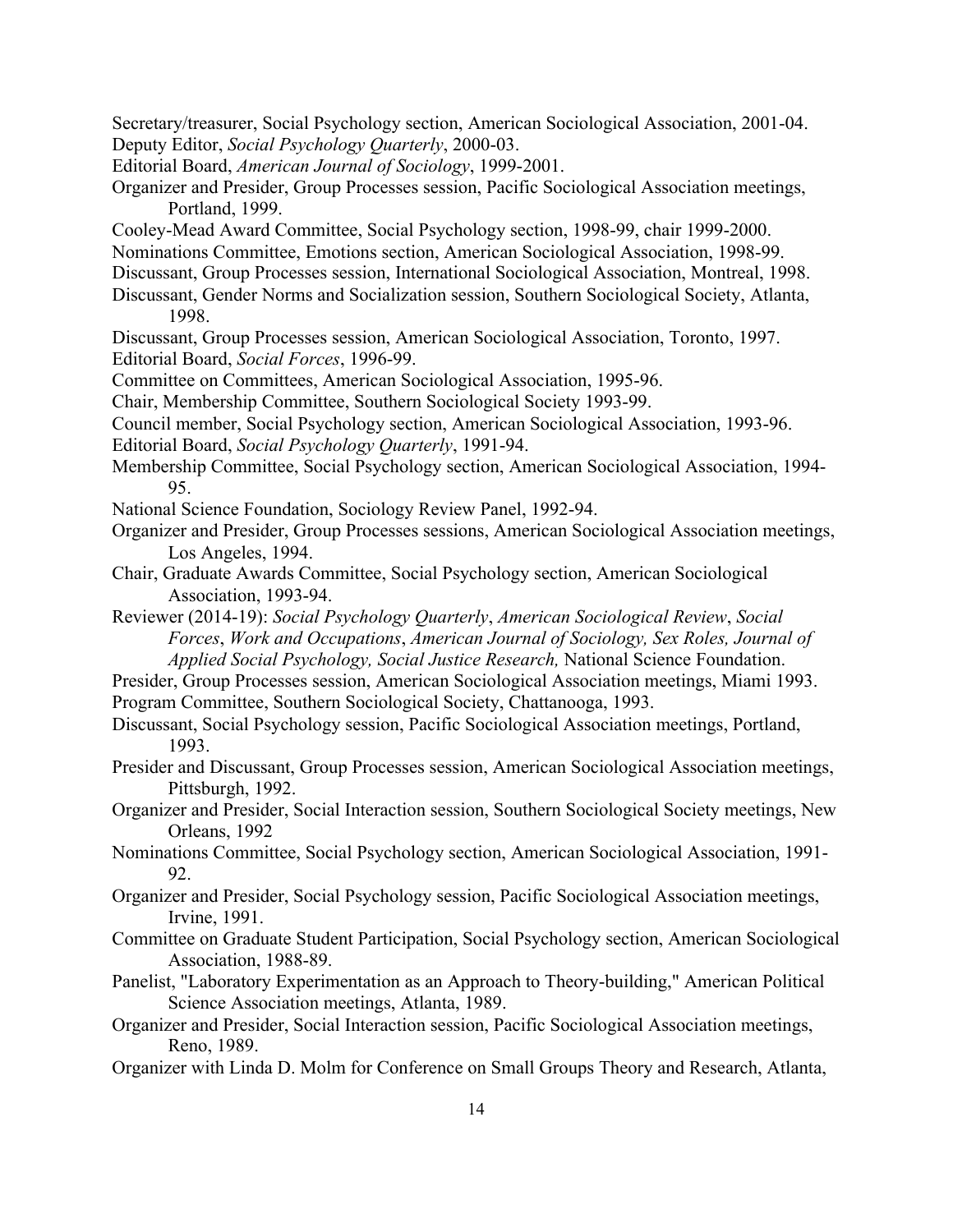1988.

- Roundtable discussant with Jane Sell, "Justice, Legitimacy and Collective Action," Conference on Small Groups Theory and Research, Atlanta, 1988.
- Organizer and Presider, Social Psychology session, Southern Sociology Society meetings, Nashville, 1988.
- Panelist, "Professional Transitions: The Costs and Benefits of Geographic Relocation," Southern Sociological Society meetings, Atlanta, 1987.
- Roundtable discussant with Linda D. Molm, "New Directions in Exchange Theory," American Sociological Association meetings, New York, 1986.

# UNIVERSITY SERVICE

1987-92

| 2007           | Freshmen Seminar Leader/Freshman Advising & Mentoring at Emory (FAME)<br>leader |
|----------------|---------------------------------------------------------------------------------|
| 1987           | Research Consultant to President's Commission on the Status of Women            |
| 1988           | Freshmen Seminar Steering Committee                                             |
| 1988           | Judge for Stipe Society Creative Writing Context                                |
| 1988           | Panel Member for "Special Off-Campus Study Opportunities," Parents' Weekend     |
| 1988, '95, '98 | Faculty Panel Member for Admissions Office's "Emory Preview" Weekend            |
| 1988           | Committee Member for Selection of the "Senior Speaker"                          |
| 1988-92        |                                                                                 |
| 2008           | College Affirmative Action Committee (Chair, 1991-2)                            |
| 1988-2005      | Social, Humanist, and Behavioral Institutional Review Board, Chair (2000-2005)  |
| 1989-92        | College Advisory Committee on Budget and Planning                               |
| 1990-92        | President's Commission on the Status of Minorities                              |
| 1990           | College Committee to Evaluate the Greek System                                  |
| 1992, 1994     | Phi Beta Kappa Nominating Committee                                             |
| 1994-01,       |                                                                                 |
| 2003-04        |                                                                                 |
| 2007-08        | Martin Luther King Scholarship selection committee                              |
| 1997           | Committee to Raise Questions for the Implementation of the New Curriculum       |
| 1998           | Subcommittee on the Historical Perspectives on Western Culture of the GER       |
| 1998-00        | Graduate Woodruff Scholars Selection Committee (Social Sciences)                |
| 1998-99        | Emory College Committee on Admissions and Scholarships                          |
| 1999           | Truman Scholarship selection committee                                          |
| 1999           | Nominating Committee of Emory College                                           |
| 1999-03        |                                                                                 |
| 2005-07        | Education Abroad Committee, (Chair 2002-03; Chair 2006-07)                      |
| 1999-03        |                                                                                 |
| 2006-08        | Graduate School, Executive Committee                                            |
| 2001           | Nominating Committee for the Restructuring of College/Graduate School           |
| 2001-03        | Commission on Research at Emory                                                 |
| 2002           | Search Committee for the Dean of Undergraduate Education                        |
| 2002-03        | <b>ICIS</b> committee                                                           |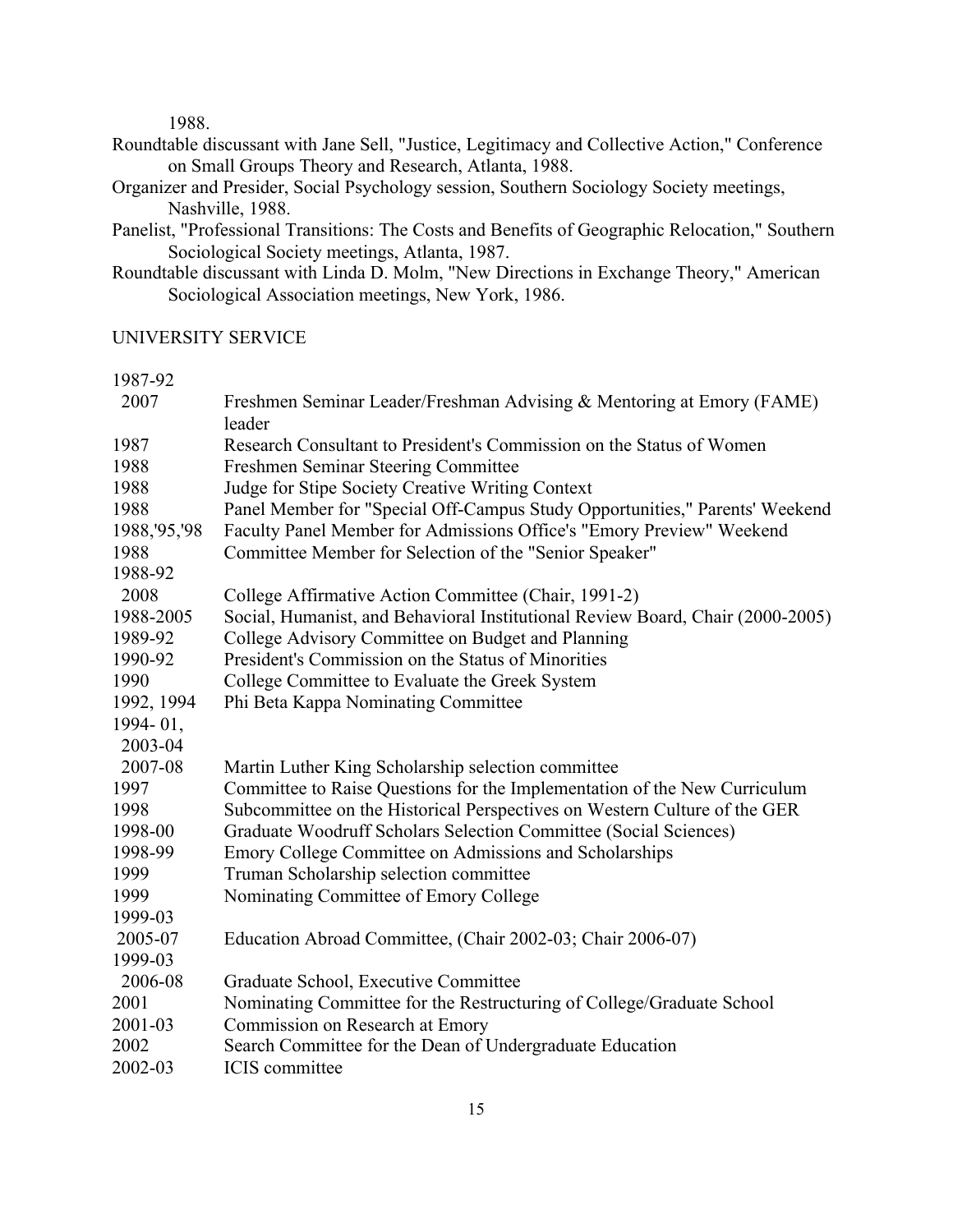| 2003 (spring) | Humanities and Social Sciences Research Committee                                                |
|---------------|--------------------------------------------------------------------------------------------------|
| 2003, 2015    | Marshall Scholarship selection committee                                                         |
| 2004          | Howard Hughes Teacher/Scholar program, ORDER selection committee                                 |
| 2004          | Emory College On-Line summer fellowships selection committee                                     |
| 2004-07       | Academic Standards subcommittee on non-Emory study abroad programs                               |
| 2003-04,      |                                                                                                  |
| 2008,         |                                                                                                  |
| 2012-13,      |                                                                                                  |
| 2015          | Commencement Faculty Marshall for Laney Graduate School                                          |
| 2005-08       | <b>College Fundraising Committee</b>                                                             |
| 2007-09       | Residence Life, Steering Committee for ("living green" dorms) Evans and Few                      |
| 2008          | Dean's Task Force on Advising                                                                    |
| 2009-10       | Green Bean Advisory Committee                                                                    |
| 2010          | Responsible Conduct of Research Committee                                                        |
| 2010-2011     |                                                                                                  |
| 2015-16       |                                                                                                  |
| 2018-20       | Marshall/Rhodes Scholarship Selection Committee                                                  |
| 2011-present  | Office of Sustainability Initiatives, Faculty Advisory Council                                   |
| 2013          | Climate Change Committee, Laney Graduate School                                                  |
| 2013-16       | College Grievance Committee                                                                      |
| 2014, 2016    | Search Committee, Anderson Sustainability Teaching Fellow                                        |
| 2013-14       | Graduate School, Research Integrity workshop speaker                                             |
| 2014-18       | Sustainability Literacy Survey team                                                              |
| 2014-18       | <b>Lecture Track Faculty Promotion Committee</b>                                                 |
| 2015-18       | Center for Mind, Brain, and Culture Advisory Committee                                           |
| 2016-         | National Scholarships & Fellowships Program, Faculty Advisory Board                              |
| 2016-19       | <b>Emory College Faculty Senate</b>                                                              |
| 2017          | Emory College Faculty Senate Working Group on Teaching Evaluation                                |
| 2017          | SURE mentor for Sunidhi Ramesh, summer                                                           |
| 2018-20       | President (Past President), Emory College Faculty Senate                                         |
| 2018-19       | Emory College Faculty Senate, Senate Review Working Group (co-chair)                             |
| 2019-20       | Provost's Academic Review Committee                                                              |
| 2019-22       | <b>Emory College Tenure and Promotion Committee</b>                                              |
| 2021          | Emory College Faculty Senate, Working Group on Practices and Policies for<br>Teaching Evaluation |
|               |                                                                                                  |

# DEPARTMENTAL SERVICE

| 1985-present Social Psychology Program Committee (Chair, 1988-92, 1994-96, 1997-00, |
|-------------------------------------------------------------------------------------|
| $2011 - 17$                                                                         |

- 1985-present Human Subjects Review Committee
- 1985, 1996-00
- 2003-05,<br>2019-21
- 2019-21 Graduate Program Committee (Chair, 1997- 00, 2003-04)
- 1986,1992-00,